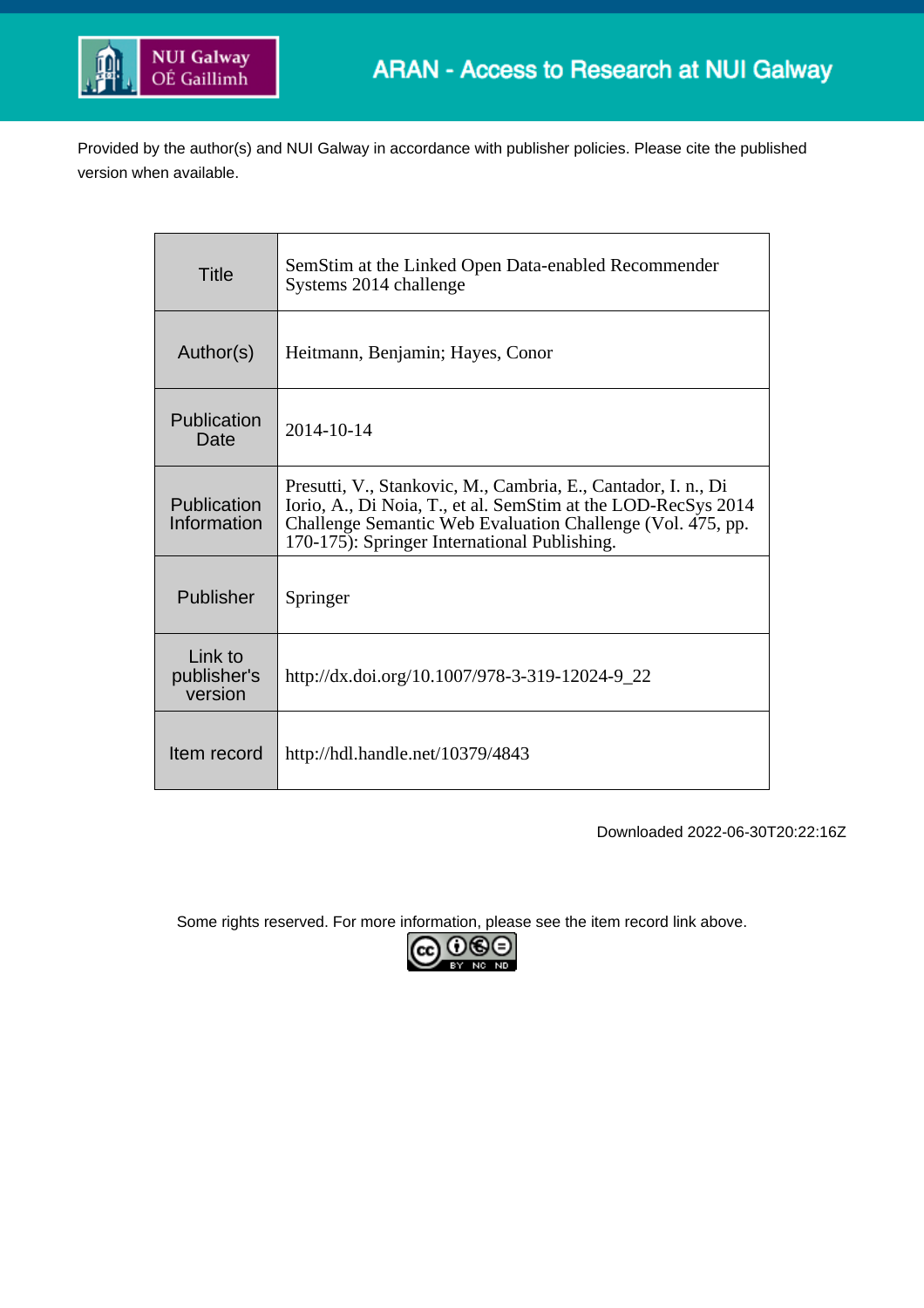# SemStim at the LOD-RecSys 2014 challenge

Benjamin Heitmann and Conor Hayes

INSIGHT @ NUI Galway National University of Ireland, Galway Galway, Ireland firstname.lastname@insight-centre.org

Abstract. SemStim is a graph-based recommendation algorithm which is based on Spreading Activation and adds targeted activation and duration constraints. SemStim is not affected by data sparsity, the cold-start problem or data quality issues beyond the linking of items to DBpedia. The overall results show that the performance of SemStim for the diversity task of the challenge is comparable to the other participants, as it took 3rd place out of 12 participants with 0.0413 F1@20 and 0.476 ILD@20. In addition, as SemStim has been designed for the requirements of cross-domain recommendations with different target and source domains, this shows that SemStim can also provide competitive single-domain recommendations.

# 1 Introduction

In this paper we describe our contribution to the "Linked Open Data-enabled Recommender Systems" challenge at the Extended Semantic Web Conference (ESWC) 2014. The recommender system which we built in order to participate at the challenge employs our SemStim algorithm.

SemStim is a graph-based recommendation algorithm which uses Linked Data from DBpedia in order to provide recommendations. Our approach is innovative due to the three main design choices of our algorithm: (1) It is not affected by the *sparsity of rating data* or by the *cold-start problem* (cf. Schein et al. [1]), as it only requires user preferences of the user for whom recommendations are being generated. In other words, it will even work when there is only a single user in the system. (2) It is not dependent on availability or quality of meta-data about recommendable items, beyond the quality of linking items to DBpedia. It only makes use of DBpedia as a graph. Other features of Linked Data such as reasoning or the content of literals are not used. (3) Our algorithm has been designed to generate recommendations in a target domain based on user interests in a different source domain, by using indirect connections from DBpedia between items of the two domains. This enables us to provide *cross-domain recommendations* as defined by Fernandez-Tobias et al. [2], even in the worst-case scenario, when there is no overlap between users and items of the two domains.

All three evaluation tasks of the challenge are single-domain recommendation tasks, as both the user preferences and the recommendable items are taken from the provided DBbook dataset. Therefore, the goal of our participation in the challenge, is to show that SemStim has a competitive performance for single-domain recommendation, despite the disadvantage of being designed for the requirements of cross-domain recommendation.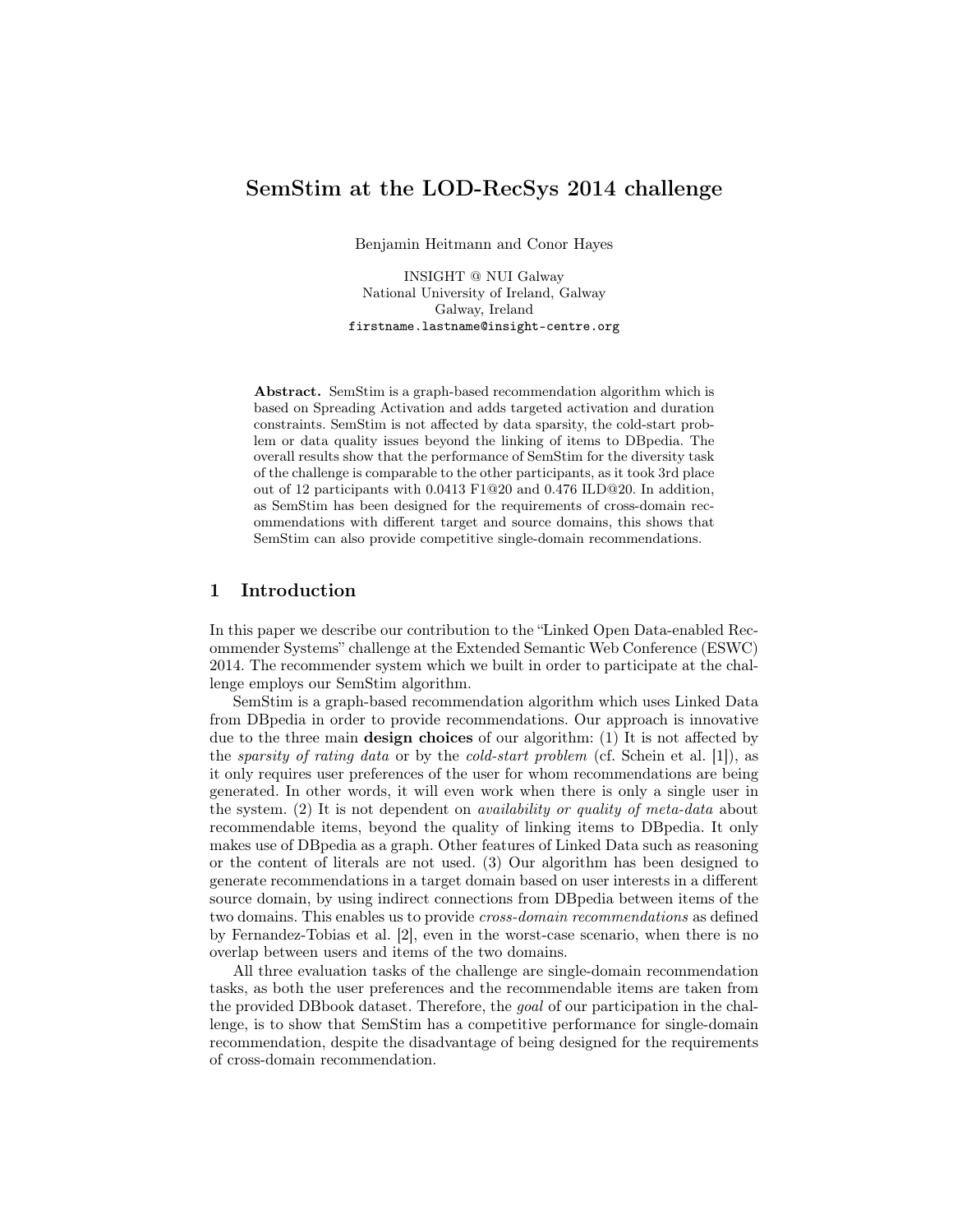The goal of our participation in the challenge, is to show that SemStim has a competitive performance for single-domain recommendation, despite the disadvantage of being designed for the requirements of cross-domain recommendation.

# 2 High-level overview of the SemStim algorithm

Our SemStim algorithm is an enhanced version of spreading activation (SA) as described by Crestani in [3]. SA enables finding related entities in a semantic network in a fuzzy way without using reasoning, while still being deterministic and taking the semantics of the network into account. SemStim extends basic SA, by adding (1) targeted activation, which allows us to describe the target domain of the personalisation, and (2) constraints to control the algorithm duration. Due to the space constraints of this paper, we will only provide a high-level overview of the algorithm. However, the publication of a detailed, formal description is forthcoming.

SemStim spreads activation on a graph using the RDF data model, so we define the graph  $G = (V, E)$ , with V as the set of nodes  $V = \{v_1, \ldots, v_n\}$  used as vertices in the graph, and  $E = \{e_1, \ldots, e_m\}$  as the set of predicates used as edges in the graph.

We denote each iteration of the algorithm as *wave*  $w \in \mathbb{N}_0$ , and each restart of the algorithm as a phase  $p \in \mathbb{N}_0$ . The activation state of the graph G in wave w is denoted by  $\mathbf{a}^{(w)} \in \mathbb{R}^n$ , with  $\mathbf{a}^{(w)}_v$  as the activation of node  $v \in V$ . The source domain  $S = \{s_1, \ldots, s_f | s_i \in V\}$  is the subset of V from which items in the user profiles are taken, e.g. all URIs from DBbooks on DBpedia. The target domain  $D = \{d_1, \ldots, d_e | d_i \in V\}$  is the set of nodes which represent the recommendable items among all of the nodes in  $V$ .

Each user profile P is a set of nodes  $P = \{p_1, \ldots, p_k | p_i \in S\}$ .  $\tau$  is the activation threshold of a node, which determines how much activation a node needs to accumulate before it can fire. Then the *initial activation state*  $a^{(0)}$  is defined by setting the initial activation of all nodes in the user profile  $P$  to  $\tau$ , so that nodes in the user profile can immediately fire and contribute to the activation state  $a^{(1)}$ in wave 1.

For each iteration w of the algorithm, and all nodes  $v \in V$ , the activation state  $\mathbf{a}_{v}^{(w)}$  with  $w > 0$ , is obtained from the previous state  $\mathbf{a}_{v}^{(w-1)}$  by first applying the input function  $I(v, w)$  to v. Then the activation function  $A(v, w)$  is applied to the result of  $I(v, w)$ . As the last step, the output function  $O(v, w)$  is applied to the result of  $A(v, w)$ .

The *input function*  $I(v, w)$  aggregates the weighted output of the direct neighbors of node  $v$  in wave  $w$ . The direction of an edge in the graph is not taken into account, resulting in an undirected view on the graph. The activation function  $A(v, w)$  determines the amount of activation which a node can spread to its neighbors when it reaches its activation threshold. The *output function*  $O(v, w)$ determines if a node can fire in wave  $w$ . This is dependent not just on the activation function  $A(v, w)$ , but also on binary functions which determine if the node can fire, or if the algorithm has reached the termination condition.

The  $Restart(\mathbf{a}^{(w)})$  function determines if a restart is necessary. Whenever the number of activated nodes stays the same between wave  $w - 1$  and wave w, then no further activation is possible without restarting by firing all activated nodes again. Each restart marks the start of a new phase of the algorithm.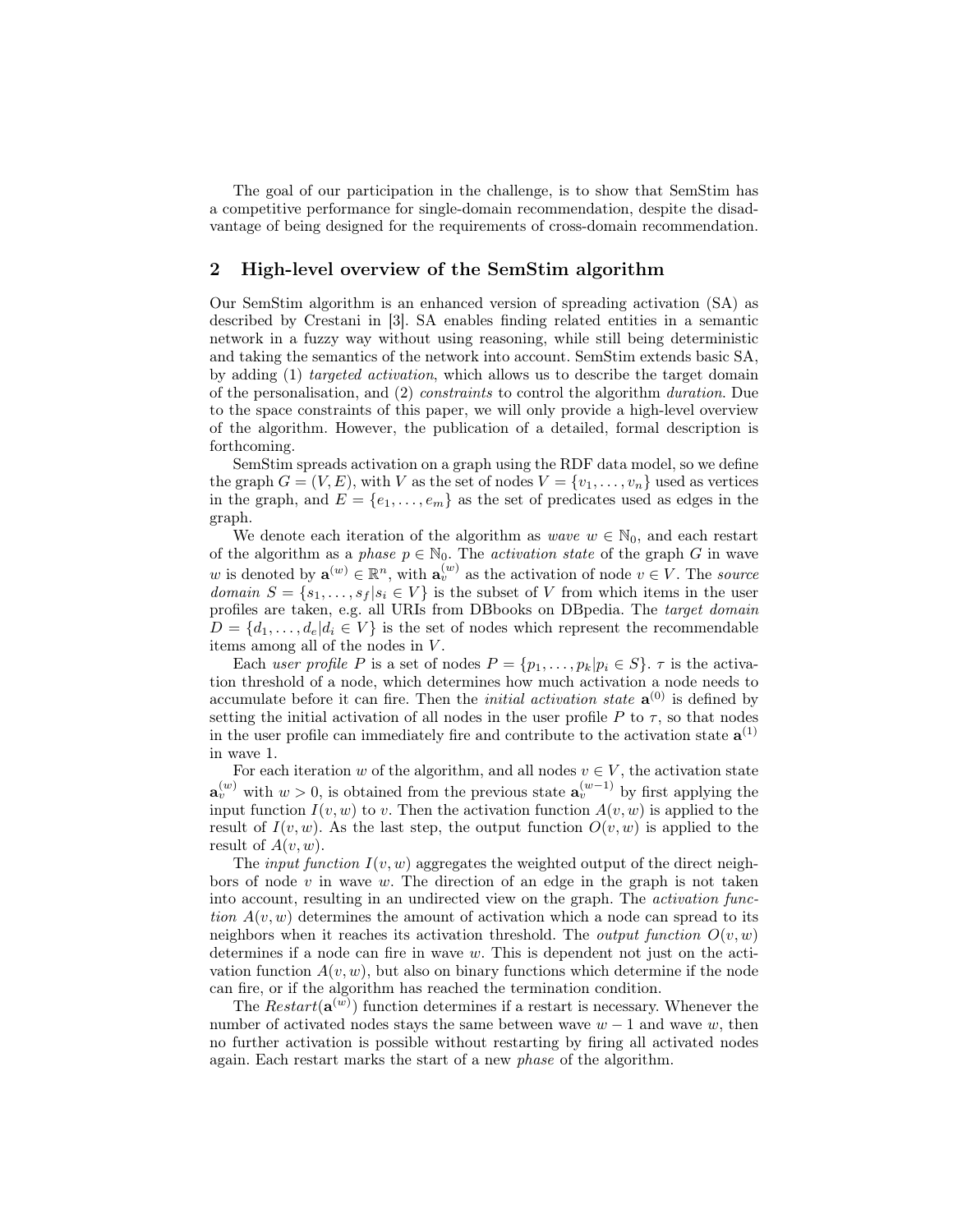The  $Fire(v, w)$  function determines if a specific node v in wave w can spread the result of its activation function to its neighbours. There are 2 conditions for firing: (1) The accumulated activation of the node was below the activation threshold  $\tau$  in the previous wave  $w - 1$ , and has reached  $\tau$  in the current wave w. (2) If the  $Restart(\mathbf{a}^{(w)})$  function signals a restart, and if the total number of restarts is below the maximum number of phases  $\rho_{max}$ . Note that each node can only cross the activation threshold once, while it can be restarted up to  $\rho_{max}$  times.

The  $Terminate(\mathbf{a}^{(w)})$  function determines if the algorithm as a whole can terminate. There are two termination conditions: (1) the number of activated nodes from the target domain  $D$  is higher then the required number of targets, which is given as  $\theta$ . Or (2) if the algorithm has reached the maximum number of waves, which is specified by  $w_{max}$ .

The  $top-k$  recommendations for target domain  $D$  are determined after the termination by sorting the set  $\{a_v^{(w)} > \tau \mid v \in D\}$  of all activated nodes from the target domain by their activation values, and returning the first  $k$  items.

Please note that SemStim uses a non-linear activation model. This differentiates it from other variations of SA, such as the linear activation model, which is described in Berthold et al. [4]. The linear activation model introduces the problem of making SA "query independent", as the SA algorithm then converges on the principal eigenvector of the weighted adjacency matrix [4] independent of the user preferences. In order to avoid this problem and allow making personalised recommendations for each individual user, SemStim uses input, activation and output functions which constrain the activation and which implement a non-linear activation model.

# 3 System description

### 3.1 Selection of evaluation tasks

The challenge provides data for 3 evaluation tasks, which are (1) the rating prediction task,  $(2)$  the top-N recommendation task and  $(3)$  the diversity recommendation task. As we now explain, SemStim is only applicable to the diversity recommendation task.

SemStim is not applicable to the rating prediction task, as our algorithm does not make use of rating data. In addition, SemStim could not perform the top-N recommendation task, given the properties of the evaluation data set. We analysed the test data set, and we found that the median number of items in the test profiles is 12. In order to perform the given top-N recommendation task, the items in the test profile need to be ranked and the top-5 items need to be recommended. SemStim would need to start with the train profile of a user and then find at least 5 books from the 12 books in the test profile in a graph with 11 million vertices. Initial testing showed that this exceeds reasonable limits for runtime and memory, so we were not able to participate in the top-N recommendation task.

However, we were able to apply SemStim to the given diversity recommendation task. In order to perform the diversity recommendation task, a list of top-20 recommendations needs to be made, using the unrated books of a user. As the DBbook data set contains 6733 books, this amounts to using SemStim to find 20 of 6733 books on the DBpedia graph for 6181 users. Testing showed that using the available data, SemStim can perform the diversity recommendation task for all 6181 users.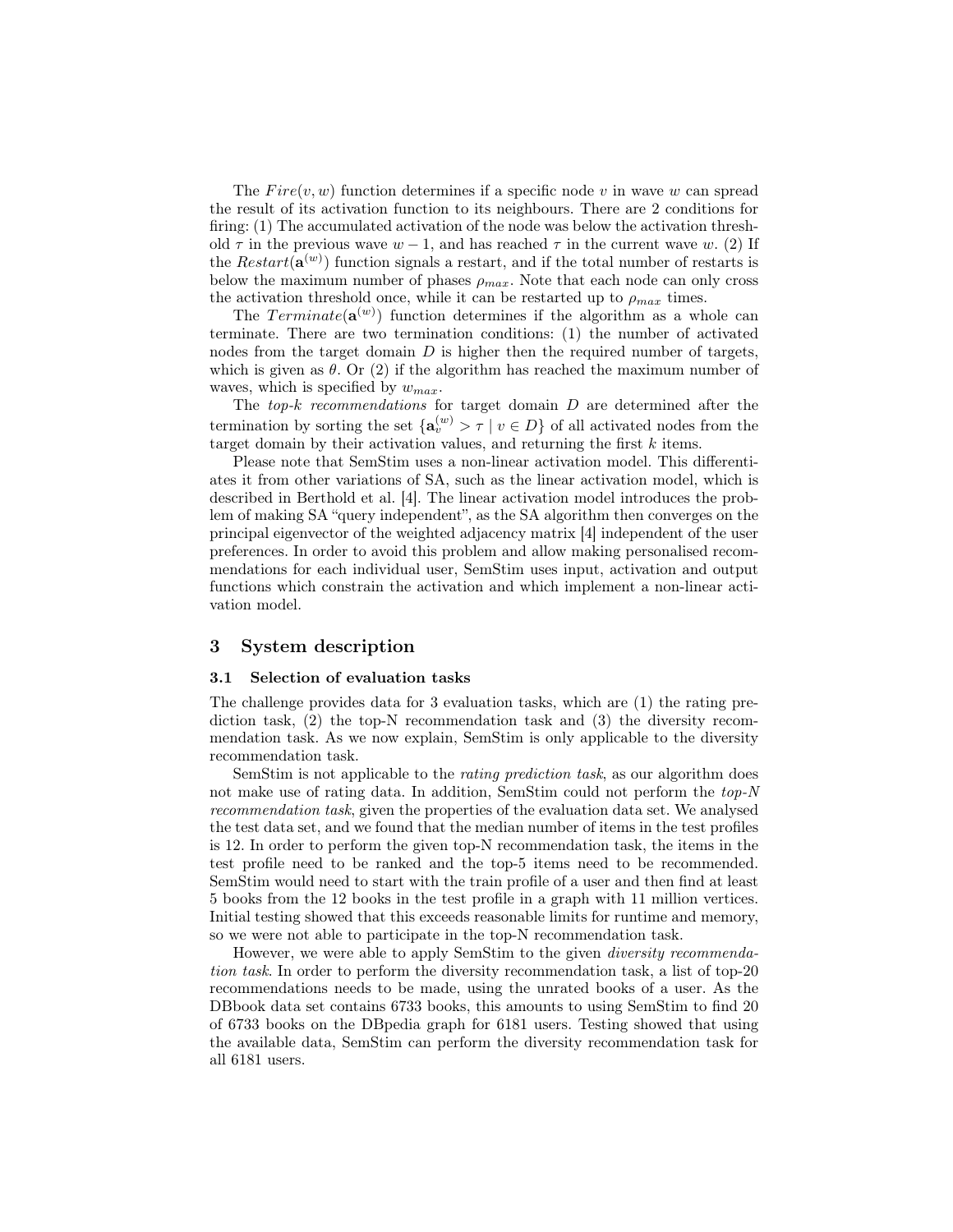### 3.2 Applying SemStim to the diversity recommendation task

We use SemStim to generate 20 recommendations for each user profile in the training data of the diversity recommendation task in 6 steps, as follows:

- 1. We determine the set P of start nodes for the active user. The train data contains binary ratings, where 1 indicates relevance for the user and 0 indicates irrelevance. If the user has any positive preferences, then their corresponding DBpedia URIs are added to P, while ignoring all negative preferences. However, if the user has no positive preferences at all, then the DBpedia URIs of all his negative preferences are added to P. 1463 users have only negative preferences in their user profiles.
- 2. We set the target domain T to be the set of DBpedia URIs for all unrated books of the active user.
- 3. We set the constants of SemStim. We experimentally determined that we achieve the best results for the following configuration: activation threshold:  $\tau = 0.7$ ; maximum number of waves:  $w_{max} = 1$ ; maximum number of phases:  $\rho_{max} = 5$ ; required number of activated nodes from  $T: \theta = 20$ ; default weight of predicates:  $\beta = 1.0$ ; initial node output before applying modifiers:  $\alpha = 4.0$ .
- 4. Then we run the algorithm. When the algorithm terminates, we rank the activated nodes by their activation value in descending order, and return the corresponding DBbook IDs of the first 20 nodes.
- 5. If the number of activated nodes is less than 20, we add random, unrated items to reach the target size of 20, as the evaluation system requires all users to have 20 recommendations.

#### 3.3 Usage of Linked Data

We use a subset of DBpedia 3.8 with 67 million edges and 11 million vertices, which includes all article categories, disambiguation links, instance types, mapping-based properties, transitive redirects, categories, and entity types. We choose this subset, because SemStim as a graph algorithm requires as much available data about edges between vertices on DBpedia as possible, and this subset contains all the available edge data. Conversely we did not use any literals from DBpedia, as they are not used by SemStim. The linkage data which connects the books in the DBbook data of the challenge to DBpedia, has been provided by the challenge organisers.

In order to store this subset of DBpedia, we used the Header-Dictionary-Triple (HDT) store [5], which provides a compact data structure and binary serialisation format for RDF. HDT keeps big datasets compressed in memory while allowing read-only access to the graph without prior decompression. The HDT serialisation of our DBpedia subset takes up 559 MB. The average duration of a simple subject or object query using HDT on this data set is 0.2 milliseconds.

### 3.4 Hardware infrastructure

To run the diversity evaluation task, we used a server with 24 Intel Xeon cores at 2.40GHz and with 96 GB RAM. We ran 12 threads concurrently, the remaining capacity was used for e.g. garbage collection, and by other users of the server. The duration of executing the diversity evaluation task is around 4 hours.